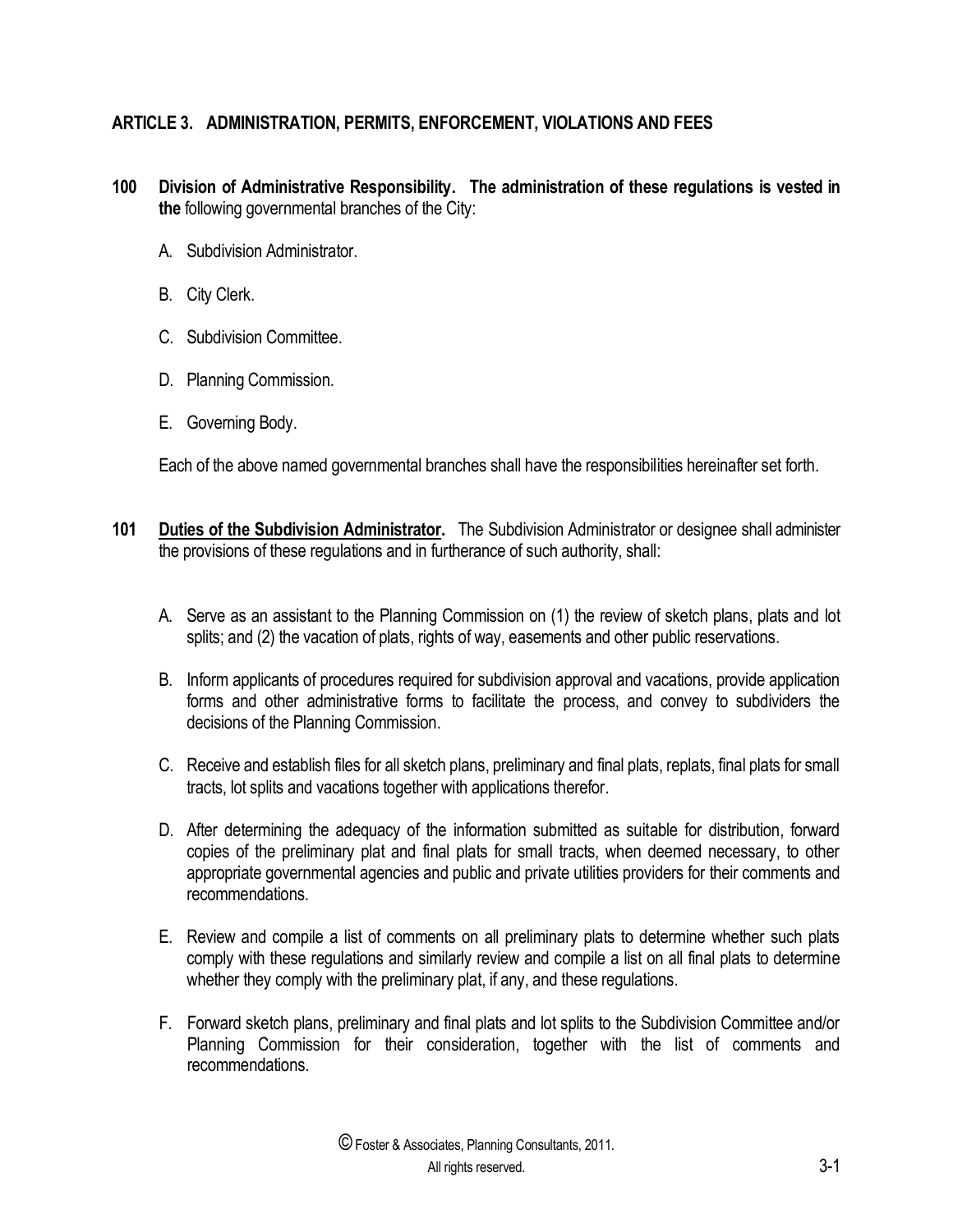- G. Following approval by the Planning Commission and recommendations on vacations forward to the Governing Body all final plats, replats, final plats for small tracts as well as vacations after having checked and assembled all pertinent data and drawings.
- H. Make such other determinations and decisions as may be required by these regulations.

# **102 Duties of the City Clerk.** The City Clerk shall:

- A. File at least three copies of these model regulations marked by the Clerk as "Official Copy as Incorporated by Ordinance No. ", (i.e., the ordinance approved by the Governing Body) and all sections or portions thereof intended to be omitted clearly marked to show any such omissions or showing the sections, articles, parts or portions that are incorporated and to which shall be appended a copy of the incorporating ordinance. Such copies maintained by the Clerk shall be open to inspection and available to the public at all reasonable business hours.
- B. Distribute at cost to the City, official copies of these regulations similarly marked as described in Section 3-102A to the applicable police department, court, Subdivision Administrator, zoning administrator, building inspector, City Attorney and all administrative departments of the City charged with the enforcement of these regulations. Subsequent amendments to these regulations shall be appended to such copies.
- C. Process the required fees.
- D. Provide clerical assistance to the Governing Body so as to facilitate and record their actions in the exercise of their duties relating to these regulations.
- **103 Duties of the Subdivision Committee.** The Planning Commission may create a Subdivision Committee composed of any three or more of its members. The Chairperson shall, with the concurrence of the Commission, appoint the members and designate the chairman and vice-chairman of the Committee for such period of time as deemed appropriate. The Subdivision Administrator and other non-commission members such as public and private officials engaged in public works, utilities, sanitation, safety and building and zoning administration may be asked to serve as ex officio Committee members. Township trustees will be invited to Committee meetings when plats or vacations are proposed in their township. The Subdivision Committee, among other assignments, may:
	- A. Review sketch plans and forward comments to the potential subdivider.
	- B. Review preliminary plats to determine compliance with these regulations, review final plats to determine whether they comply with the preliminary plat and these regulations, and forward such determinations and recommendations as may be appropriate to the Planning Commission.
	- C. When deemed desirable, review proposed lot splits and vacations for recommendations to the Planning Commission.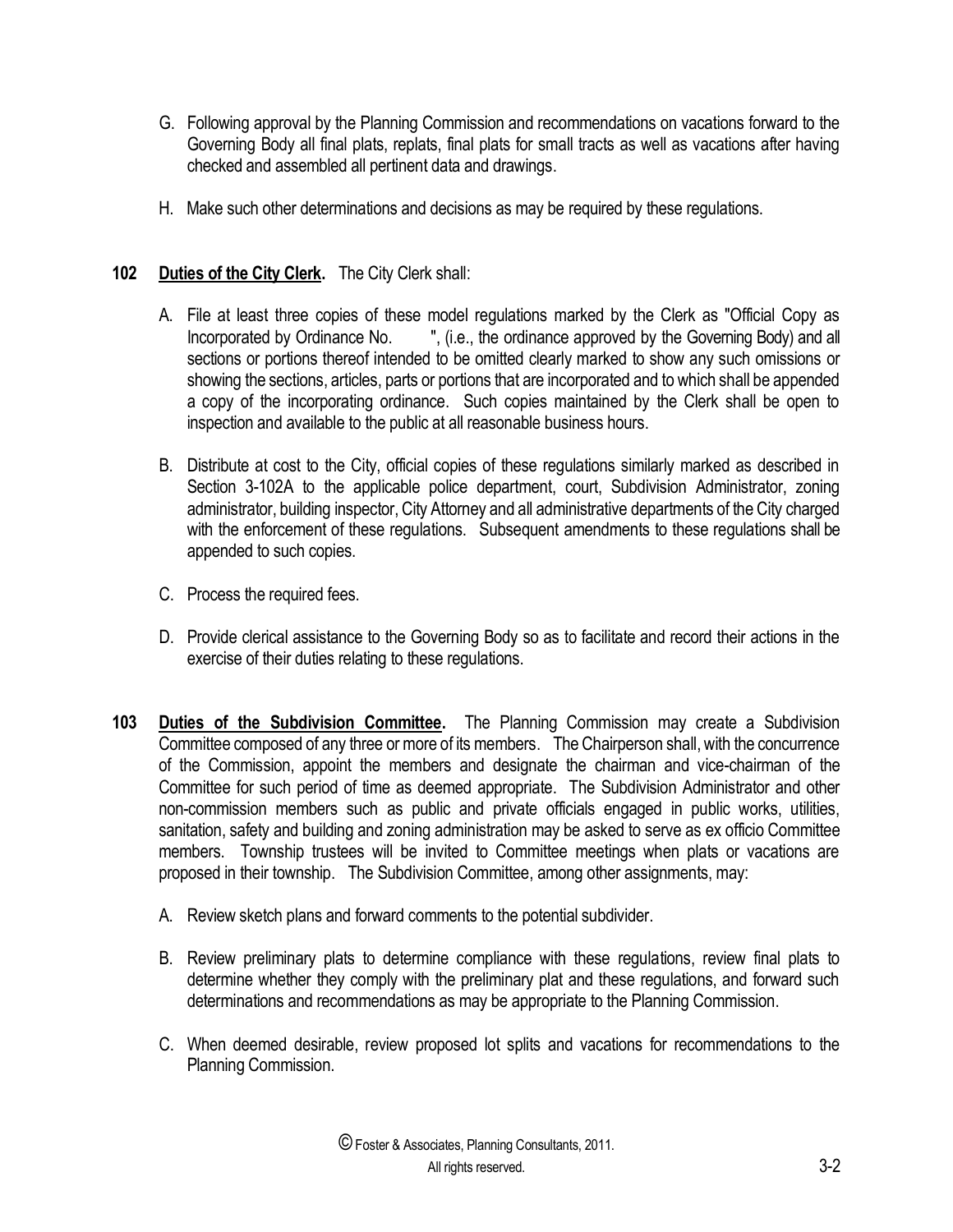Any person aggrieved by any comments, determinations or recommendations of the Subdivision Committee shall have a right to appeal to the Planning Commission.

#### **104 Duties of the Planning Commission.** The Planning Commission shall:

- A. Review the sketch plans, when submitted, and forward comments to the potential subdivider whenever this responsibility is not otherwise performed by a Subdivision Committee.
- B. Review and approve, approve conditionally or disapprove preliminary plats and lot splits.
- C. Review and approve, approve conditionally or disapprove final plats and transmit the same to the Governing Body for their acceptance of dedications of streets, alleys and other public ways and sites.
- D. Make recommendations to the Governing Body on vacations of recorded plats, rights of way, easements and other public reservations.
- E. Make such other determinations and decisions as may be required of the Commission from time to time by these regulations or applicable sections of the Kansas Statutes Annotated.

# **105 Duties of the Governing Body.** The Governing Body shall:

- A. Accept or not accept dedications of streets, alleys and other public ways and sites shown on final plats and, in cases of disapproval or modification, inform the subdivider in writing of the reasons.
- B. Approve or not approve vacations of recorded plats, rights of way, easements and other public reservations and, in the unincorporated area, to recommend or protest such vacations to be considered by the Board of County Commissioners.
- **106 Building and Zoning Permits.** No building or zoning permit or occupancy certificate except those involving repairs, maintenance, continuation of an existing use or occupancy or accessory structures, shall be issued for a principal building or structure or use on any lot, tract or parcel of any subdivision that is subject to the provisions of these regulations until a copy of the recorded plat is available for examination by the applicable official charged with issuing such permits or certificates. Furthermore, no such building or zoning occupancy certificates shall be issued for the use of any building or structure within a subdivision approved for platting, replatting or lot splitting until required utility facilities have been installed and made ready to service the property; roadways providing access to the subject lot or lots have been constructed or are in the course of construction; or guarantees have been provided to ensure the installation of such utilities and roadways. If platting is not required, dedications in lieu of platting may be required to obtain easements and access control and to widen rights of way as well as to provide necessary public improvements during the process of issuing permits. (See Section 2-100E for Vesting of Development Rights and Section 1-105 for Exemptions from platting.)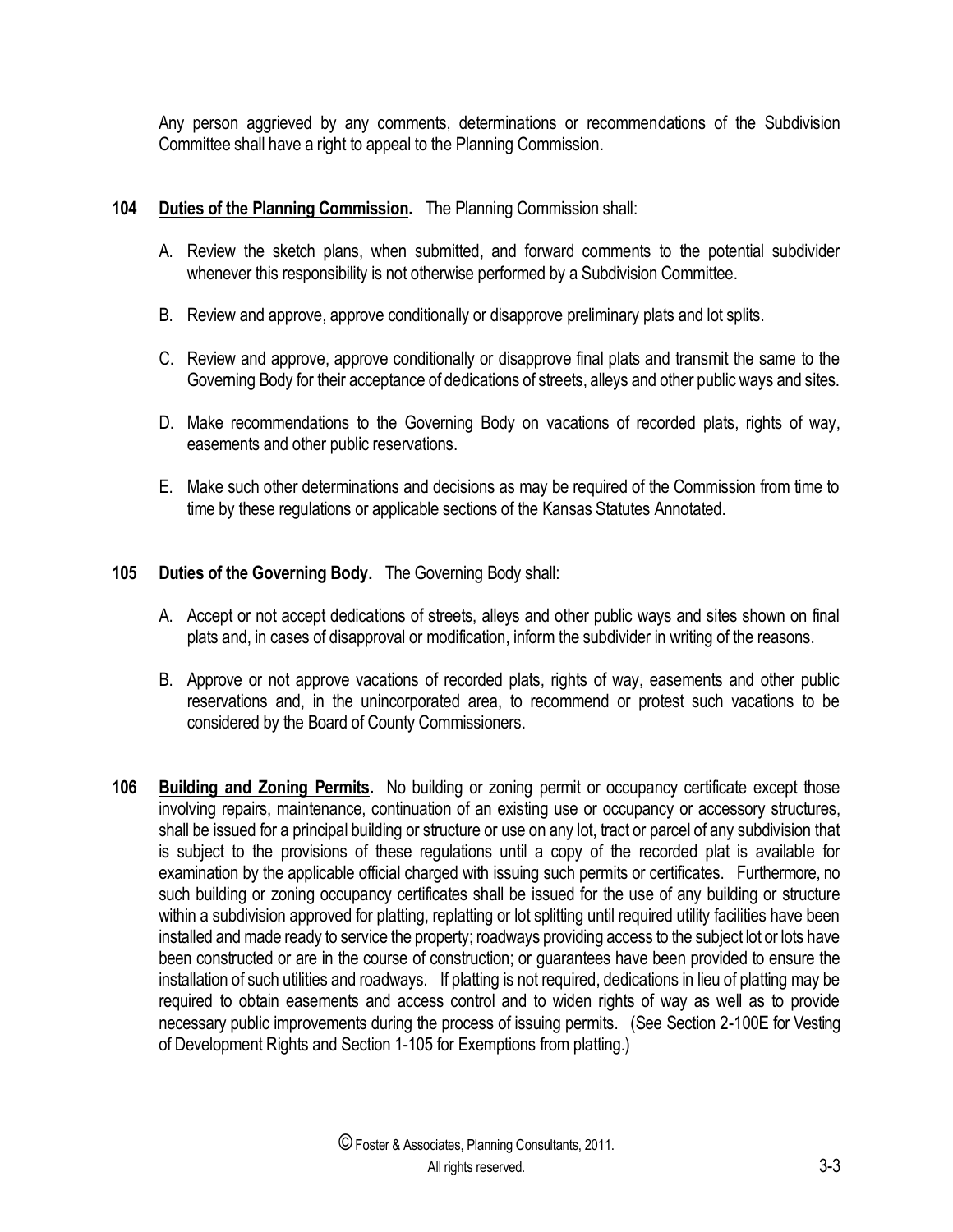- **107 Enforcement.** No plat shall be approved which does not comply with the provisions of these regulations or be entitled to record at the County Register of Deeds or have any validity until it shall have been approved in the manner prescribed in these regulations. It shall be the duty of the Subdivision Administrator and the applicable official charged with issuing building and zoning permits and occupancy certificates in conjunction with the City Attorney or their designees to enforce these regulations. The following actions are specifically prohibited:
	- A. The transfer or sale by metes and bounds description of any land subject to the applicability of Section 1-104 which is not otherwise exempted by Section 1-105.
	- B. Approval of a plat by the Planning Commission which does not comply with the provisions of these regulations.
	- C. The transfer or sales of any lot, tract or parcel of land located in a plat accepted for dedications by the Governing Body which has not been recorded with the Register of Deeds.
	- D. The recording of any plats or replats of land laid out with building lots, roads or streets, alleys, utility or other easements and dedications to the public unless the plat or replat bears the signatures of the Planning Commission and the Governing Body.

### **108 Violations.**

- A. Penalties. Pursuant to K.S.A. 12-761, as amended, any violations of these regulations shall be deemed to be a misdemeanor. Any person, firm, association, partnership, or corporation convicted thereof, shall be punished by a fine not to exceed \$500 or by imprisonment for not more than six months for each offense or by both such fine and imprisonment. Each day's violation shall constitute a separate offense.
- B. Remedies. The City shall further have the authority to maintain suits or actions in any court of competent jurisdiction for the purpose of enforcing any provisions of these regulations and to abate nuisances maintained in violation thereof; and in addition to other remedies, the appropriate authorities of the City of Burlington may institute injunction, mandamus or other appropriate action or proceeding to prevent such unlawful erection, construction, reconstruction, alteration, conversion, maintenance or use, or to correct or abate such violation, or to prevent the occupancy of such buildings, structures or land.
- C. Floodplain Violations. Any person, company, corporation, institution, municipality or agency of the state who violates any provision of the floodplain provisions of these regulations shall be subject to the penalties and remedies as provided in Sections 3-108A and B above. Such remedies may also be instituted by the Attorney General and the Chief Engineer of the Division of Water Resources of the Kansas State Board of Agriculture.